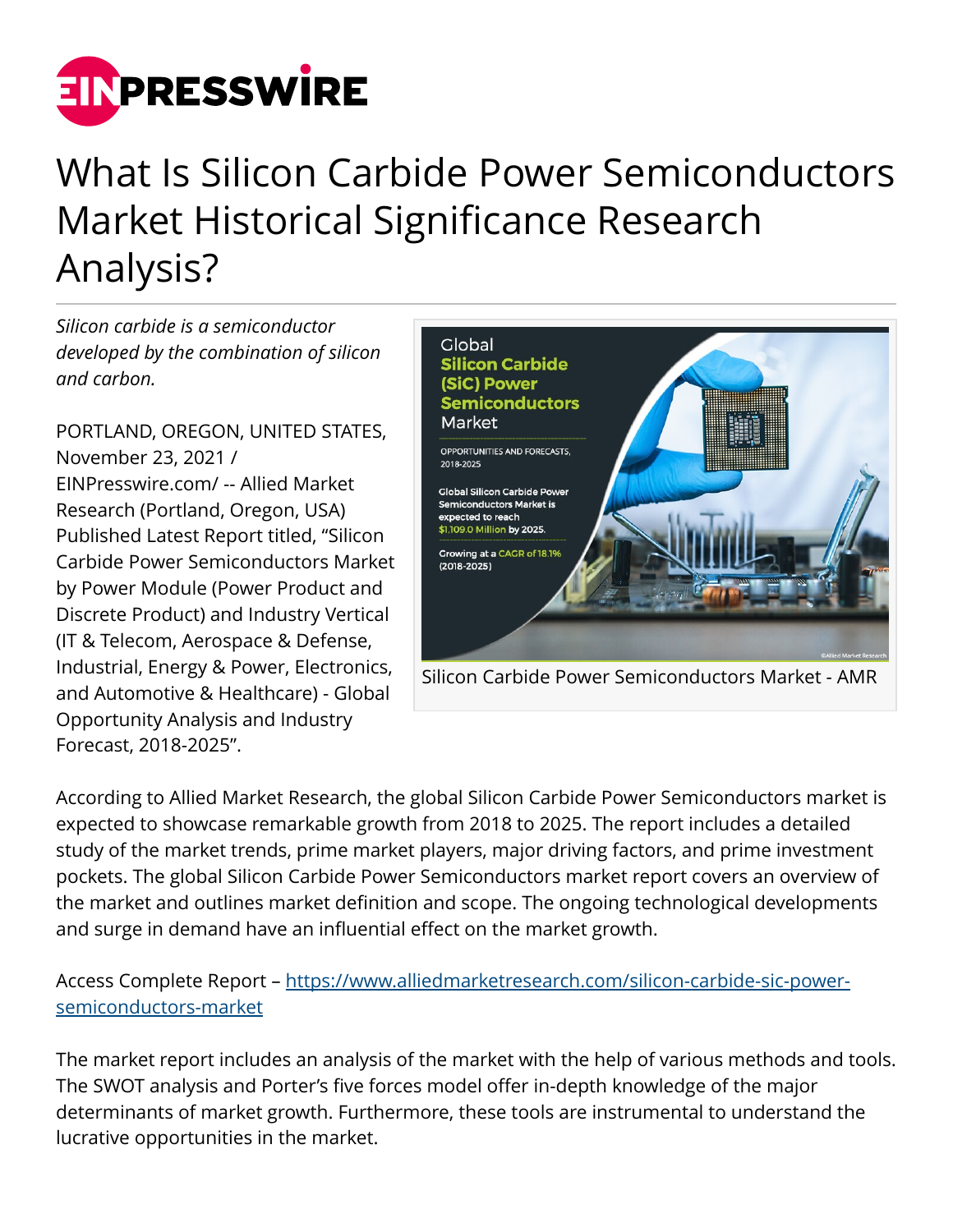The global Silicon Carbide Power Semiconductors market report provides a comprehensive study of the dynamic driving and restraining factors, major challenges, and lucrative opportunities. Moreover, the study covers a SWOT analysis that aids in recognizing the restraining and driving factors in the market. Furthermore, the report outlines market segmentation and growth analysis of the top 10 market players that are currently active in the industry. The report includes a detailed study of the impact of the COVID-19 outbreak on the global Silicon Carbide Power Semiconductors market.

The Silicon Carbide Power Semiconductors market report provides an in-depth analysis of the market on the basis of various parameters such as sales analysis, sales, major driving factors, and market size. Moreover, the study provides Porter's five forces model, along with portfolio and financial analysis and business overview of services and products. These statistical tools offer vital information about lucrative opportunities in the industry and help market players and new business entrants to formulate lucrative business strategies and take advantage of the opportunities in the market.

We Have Recent Updates of This Report, Get Your Free Sample Copy – Download Now @ <https://www.alliedmarketresearch.com/request-sample/5042>

The study offers an analysis of the major market trends and driving factors that impact the growth of the Silicon Carbide Power Semiconductors market. The drivers and opportunities help in grasping the dynamic market trends and how market players can leverage such trends. The analysis of challenges and restraints included in the study helps to make market investments. Furthermore, the report provides a quantitative and qualitative analysis of the market, outlines the pain point analysis, value chain analysis, and key regulations.

The report covers brief analysis of the impact of the COVID-19 outbreak on the market. The prolonged lockdown and disrupted supply chain across coupled with strict restrictions on international trade have a severe impact on the growth of the global Silicon Carbide Power Semiconductors market. The COVID-19 pandemic increased the prices of raw materials and changed customer preferences.

The report offers an in-depth analysis of top investment pockets, market trends, and major market players that aid in formulating sound business strategies and making informed decisions. The report highlights an analysis of the major impacting factors and prime investment pockets that drive the market growth and define new opportunities in the future.

The global Silicon Carbide Power Semiconductors market offers thorough segmentation on the basis of Industry Vertical, Power Module, Region. The Silicon Carbide Power Semiconductors market is segmented on the basis of geography. The regions analyzed in the report are North America (United States, Canada, and Mexico), Europe (Germany, France, UK, Russia, and Italy), Asia-Pacific (China, Japan, Korea, India, and Southeast Asia), South America (Brazil, Argentina, Colombia), Middle East and Africa (Saudi Arabia, UAE, Egypt, Nigeria, and South Africa). This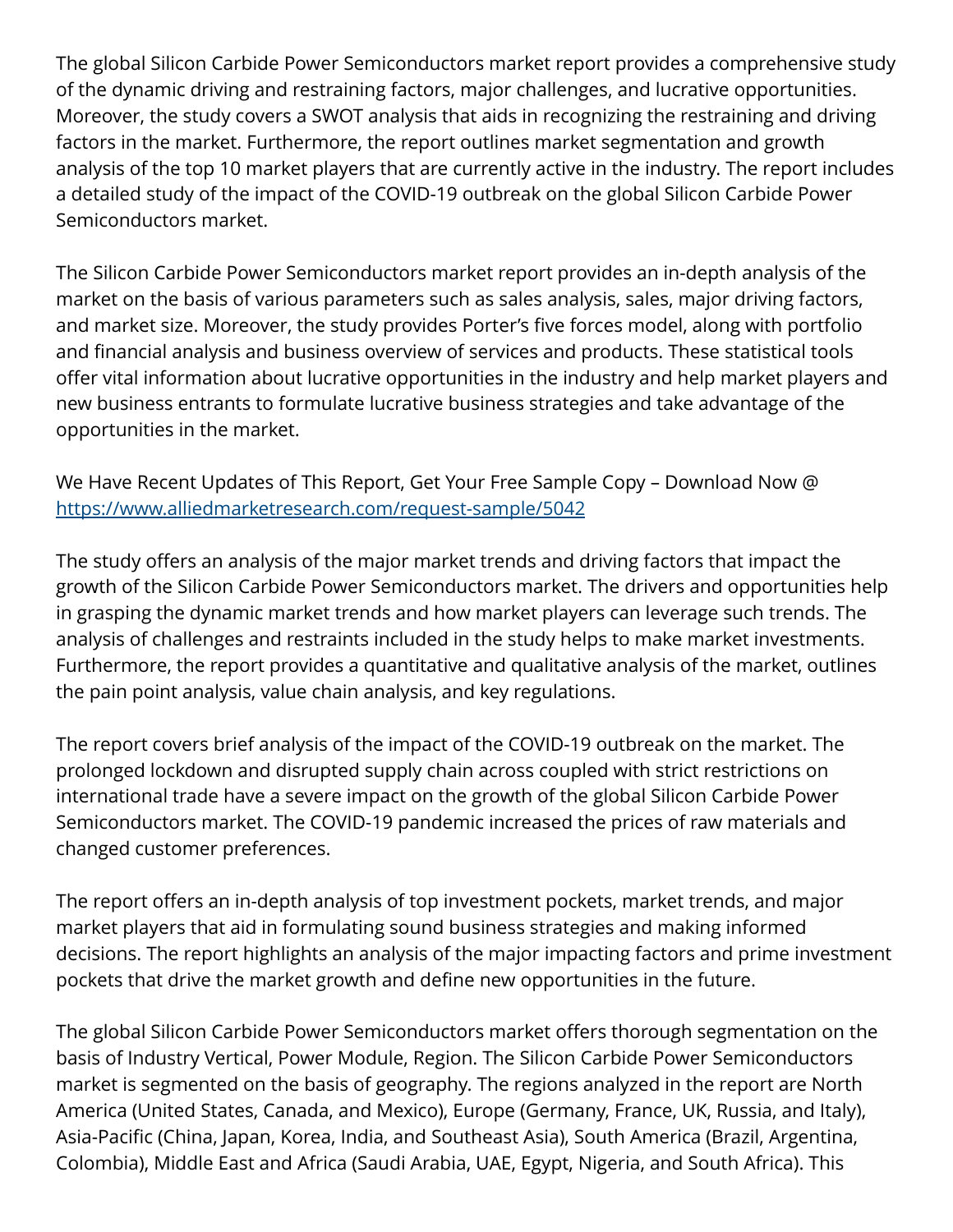regional analysis aids to formulate business strategies that target specific regions to leverage lucrative opportunities.

A thorough analysis of every segment helps to make strategic decisions and make profitable investments in the future. Furthermore, it helps market players to gain a competitive edge. The analysis of segment and sub-segment is offered in graphical and tabular formats. This study is vital to understanding the highest revenue-generating and fasting-growing segments of the market.

Buy Now, Getting Exclusive Discount and Free Consultation @ <https://www.alliedmarketresearch.com/purchase-enquiry/5042>

The global Silicon Carbide Power Semiconductors market report offers a thorough study of the major market players that are currently dominating the industry. The report includes the production, sales, and revenue analysis of these companies. The major market players that are studied in the report are Infineon Technologies AG, Microsemi Corporation, General Electric, Power Integrations, Toshiba Corporation, Fairchild Semiconductor, STMicroelectronics, NXP Semiconductors, Tokyo Electron Limited, Renesas Electronics Corporation, ROHM, and Cree, Inc.. These companies have adopted various business strategies such as new product launches, mergers & acquisitions, partnerships, and collaborations to maintain market position.

Related Research Report:

- 1) [SiC GaN Power Semiconductor Market](https://www.alliedmarketresearch.com/sic-gan-power-semiconductor-market-A14224)
- 2) [Semiconductor Lasers Market](https://www.alliedmarketresearch.com/semiconductor-lasers-market)
- 3) [Power Management Integrated Circuits \(PMICs\) Market](https://www.alliedmarketresearch.com/power-management-IC-market)

About Us:

Allied Market Research (AMR) is a full-service market research and business-consulting wing of Allied Analytics LLP based in Portland, Oregon. Allied Market Research provides global enterprises as well as medium and small businesses with unmatched quality of Market Research Reports and Business Intelligence Solutions. AMR has a targeted view to provide business insights and consulting to assist its clients to make strategic business decisions and achieve sustainable growth in their respective market domain.

We are in professional corporate relations with various companies and this helps us in digging out market data that helps us generate accurate research data tables and confirms utmost accuracy in our market forecasting. Each and every data presented in the reports published by us is extracted through primary interviews with top officials from leading companies of domain concerned. Our secondary data procurement methodology includes deep online and offline